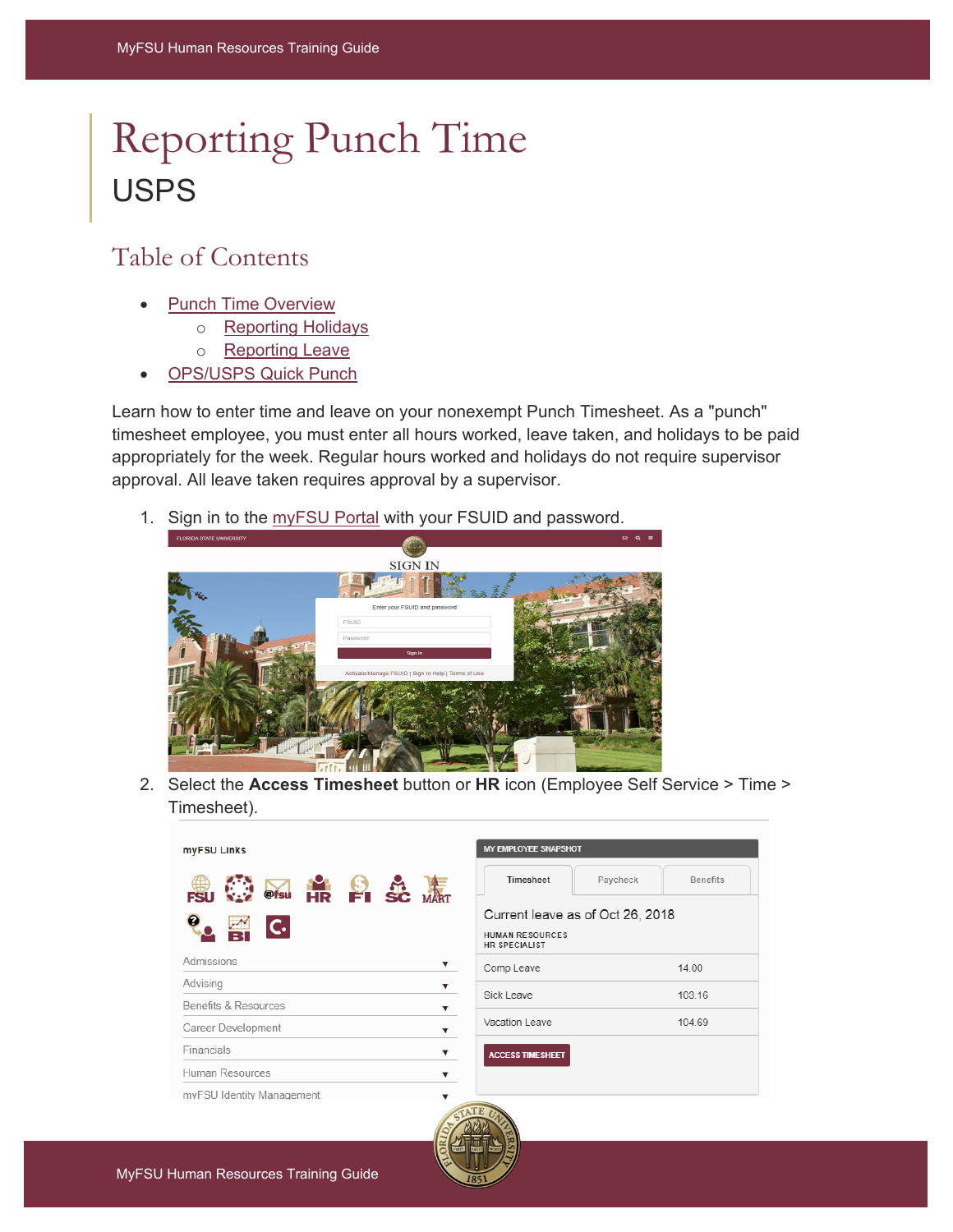# <span id="page-1-0"></span>Punch Timesheet Overview

| $\leftarrow$ Time    |         |           |            |                      |                                                                           | <b>Enter Time</b> |     |                              |          |                           | ଳ ଦ             | - 0<br>$\Delta$<br>⊕               |
|----------------------|---------|-----------|------------|----------------------|---------------------------------------------------------------------------|-------------------|-----|------------------------------|----------|---------------------------|-----------------|------------------------------------|
|                      |         |           |            | $\blacktriangleleft$ | 1 April - 7 April 2022<br>Weekly<br>Scheduled 0.00   Reported 40.00 Hours | $\rightarrow$     |     |                              |          | Clear<br>Submit           |                 |                                    |
| <b>Day Summary</b>   |         | In        | Out        | In                   | Out                                                                       | In                | Out | <b>Time Reporting Code</b>   | Quantity | <b>Time Details</b>       | <b>Comments</b> |                                    |
| Friday               |         |           |            |                      |                                                                           |                   |     |                              |          |                           |                 |                                    |
| 8.00 /Scheduled 0.00 | $\odot$ | 8:00:00AM | 1:00:00PM  | 2:00:00PM            | 5:00:00PM                                                                 |                   |     | Regular Hours Worked - REGHP |          | 星                         |                 | $\overline{a}$                     |
| Saturday             |         |           |            |                      |                                                                           |                   |     |                              |          |                           |                 |                                    |
| 10.00 /Scheduled OFF | $\odot$ |           |            |                      |                                                                           |                   |     | $\checkmark$                 |          | $\overline{u_1}$          | $\circ$         |                                    |
| Sunday               |         |           |            |                      |                                                                           |                   |     |                              |          |                           |                 |                                    |
| 10.00 /Scheduled OFF | $\odot$ |           |            |                      |                                                                           |                   |     | $\checkmark$                 |          | $\overline{w_i}$          | $\boxed{\circ}$ | $\boldsymbol{+}$<br>$\overline{a}$ |
| Monday               |         |           |            |                      |                                                                           |                   |     |                              |          |                           |                 |                                    |
| 8.00 /Scheduled 0.00 | $\odot$ | 8:00:00AM | 12:00:00PM | 1:00:00PM            | 5:00:00PM                                                                 |                   |     | Regular Hours Worked - REGHP |          | $\overline{\mathbf{w}}_i$ | $\circ$         | $\div$<br>$\overline{\phantom{a}}$ |
| Tuesday              |         |           |            |                      |                                                                           |                   |     |                              |          |                           |                 |                                    |
| 8.00 /Scheduled 0.00 | $\odot$ | 8:00:00AM | 1:00:00PM  | 2:00:00PM            | 5:00:00PM                                                                 |                   |     | Regular Hours Worked - REGHP |          | 睛                         | $\circ$         | $\pm$<br>$\overline{a}$            |

## *Key Features to Note:*

- Do not manipulate Date fields. Always use **Back Arrow** and **Forward Arrow** to move between the workweek of Friday-Thursday.
- Comment field should be used for any comments. Once saved, comments cannot be removed and are public record.
- Plus "+" and minus "-" buttons to the far right allow you to add and delete rows.
- Military or Standard Time can be reported. Standard Time punches will default to A.M. if P.M. is not entered.
- Leave/Compensatory balances can be viewed at the bottom of the timesheet.
- Always hit **Submit** to save your entries before leaving the page.
- 1. Enter time as it is worked each day. All regular time worked, 30-minute or greater lunch periods, leave events, and holidays must be reported. Punches in and out should be entered in exact time and the system will round by the day. Leave events and holidays should be entered as a quantity.

| Mew Fedeug | <b>STATE</b><br><b>Constitution</b> |         |    |     |     |     |    |     |                            |          |                         |                 |
|------------|-------------------------------------|---------|----|-----|-----|-----|----|-----|----------------------------|----------|-------------------------|-----------------|
|            | Day Summary                         |         | In | Out | In. | Out | In | Out | <b>Time Reporting Code</b> | Quantity | <b>Time Details</b>     | Commer          |
| 01         | Friday                              |         |    |     |     |     |    |     |                            |          |                         |                 |
| Apr        | Reported 0.00 /Scheduled 0.00       | $\odot$ |    |     |     |     |    |     | $\checkmark$               |          | $\overline{\mathbf{r}}$ | $\circ$         |
| 02         | Saturday                            |         |    |     |     |     |    |     |                            |          |                         |                 |
| Apr        | Reported 0.00 /Scheduled OFF        | $\odot$ |    |     |     |     |    |     | $\check{~}$                |          | 肥                       | $\circ$         |
| 03         | Sunday                              |         |    |     |     |     |    |     |                            |          |                         |                 |
| Apr        | Reported 0.00 /Scheduled OFF        | $\odot$ |    |     |     |     |    |     | $\check{~}$                |          | $\overline{x}$          | $\boxed{\circ}$ |
| 04         | Monday                              |         |    |     |     |     |    |     |                            |          |                         |                 |
| Apr        | Reported 0.00 /Scheduled 0.00       | $\odot$ |    |     |     |     |    |     | $\check{~}$                |          | $\overline{\mathbf{r}}$ | $\circ$         |
| 05         | Tuesday                             |         |    |     |     |     |    |     |                            |          |                         |                 |
| Apr        | Reported 0.00 /Scheduled 0.00       | $\odot$ |    |     |     |     |    |     | $\checkmark$               |          | 床                       | $\circ$         |

#### Reporting Punch Time - USPS | Last Update April 2022 **2**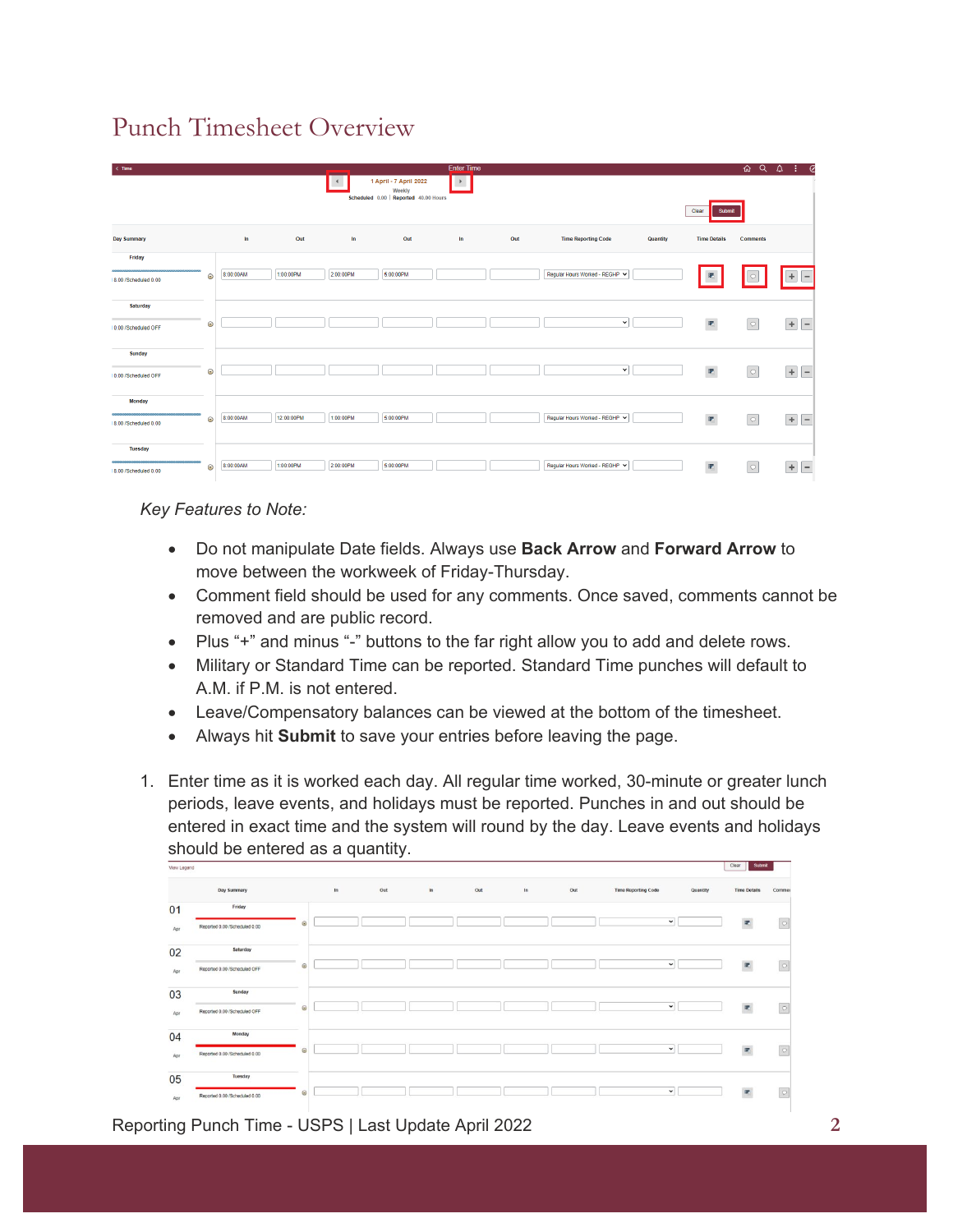2. Begin punching **In** and **Out** for time worked. You can use Military or Standard Time. Enter a p.m. when using standard time for punches after noon. Select the **Time Reporting Code** for each entry and hit **submit**.

| $C$ Time          |                                          |         |           |            |               | <b>Enter Time</b>                                                        |                       |     |                                        |       | $\begin{array}{ccc}\n\textcircled{1} & \textcircled{1} & \textcircled{2} & \textcircled{3}\n\end{array}$ |     |
|-------------------|------------------------------------------|---------|-----------|------------|---------------|--------------------------------------------------------------------------|-----------------------|-----|----------------------------------------|-------|----------------------------------------------------------------------------------------------------------|-----|
| <b>Wew Legend</b> | Job Title Administrative Assistant       |         |           |            | $\rightarrow$ | 1 April - 7 April 2022<br>Weekly<br>Scheduled 0.00   Reported 8.00 Hours | $\blacktriangleright$ |     |                                        | Clear | Submit                                                                                                   |     |
|                   | Day Summary                              |         | ln        | Out        | $\ln$         | Out                                                                      | $\ln$                 | Out | <b>Time Reporting Code</b><br>Quantity |       | <b>Time Details</b>                                                                                      | Cor |
| 01<br>Apr         | Friday<br>Reported 8.00 /Scheduled 0.00  | $\odot$ | 8:00:00AM | 12:00:00PM | 1:00:00PM     | 5:00:00PM                                                                |                       |     | Regular Hours Worked - REGHP           |       | $\overline{\mathbf{r}}$                                                                                  |     |
| 02<br>Apr         | Saturday<br>Reported 0.00 /Scheduled OFF | $\odot$ |           |            |               |                                                                          |                       |     | $\check{~}$                            |       | $\overline{w}$                                                                                           |     |
| 03<br>Apr         | Sunday<br>Reported 0.00 /Scheduled OFF   | $\odot$ |           |            |               |                                                                          |                       |     | $\check{ }$                            |       | $\overline{w}$                                                                                           |     |
| 04<br>Apr         | Monday<br>Reported 0.00 /Scheduled 0.00  | $\odot$ |           |            |               |                                                                          |                       |     | $\check{}$                             |       | $\overline{\mathbf{r}}$                                                                                  |     |
| 05<br>Apr.        | Tuesday<br>Reported 0.00 /Scheduled 0.00 | $\odot$ |           |            |               |                                                                          |                       |     | $\checkmark$                           |       | $\overline{\mathbf{r}}$                                                                                  |     |

3. Submit Confirmation appears at top of timesheet.

| <b>Enter Time</b>                                             |
|---------------------------------------------------------------|
| Timesheet is Submitted for the period 2022-03-11 - 2022-03-17 |

## <span id="page-2-0"></span>Reporting Holidays

All holidays must be entered on the timesheet to receive pay. Select the **Time Reporting Code Holiday – HOLHT** and enter 8 hours in **Quantity**. Select **Submit** to save the timesheet.

| View Legend |                                                 |         |           |           |           |           |     |     |                                 | Clear    | Submit              |
|-------------|-------------------------------------------------|---------|-----------|-----------|-----------|-----------|-----|-----|---------------------------------|----------|---------------------|
|             | Day Summary                                     |         | In.       | Out       | <b>In</b> | Out       | In. | Out | <b>Time Reporting Code</b>      | Quantity | <b>Time Details</b> |
| 27<br>May   | Friday<br>Reported 8.00 /Scheduled 0.00         | $\odot$ | 8:00:00AM | 1:00:00PM | 2:00:00PM | 5:00:00PM |     |     | Regular Hours Worked - F v      |          |                     |
| 28<br>May   | Saturday<br>Reported 0.00 /Scheduled OFF        | $\odot$ |           |           |           |           |     |     | $\checkmark$                    |          | 曘                   |
| 29<br>May   | <b>Sunday</b><br>Reported 0.00 /Scheduled OFF   | $\odot$ |           |           |           |           |     |     | $\check{~}$                     |          | 跚                   |
| 30<br>May   | <b>Monday</b><br>Reported 8.00 /Scheduled 0.00  | $\odot$ |           |           |           |           |     |     | Holiday - HOLHT<br>$\checkmark$ | 8.00     |                     |
| 31<br>May   | <b>Tuesday</b><br>Reported 8.00 /Scheduled 0.00 | $\odot$ | 8:00:00AM | 1:00:00PM | 2:00:00PM | 5:00:00PM |     |     | Regular Hours Worked - F v      |          | 睛                   |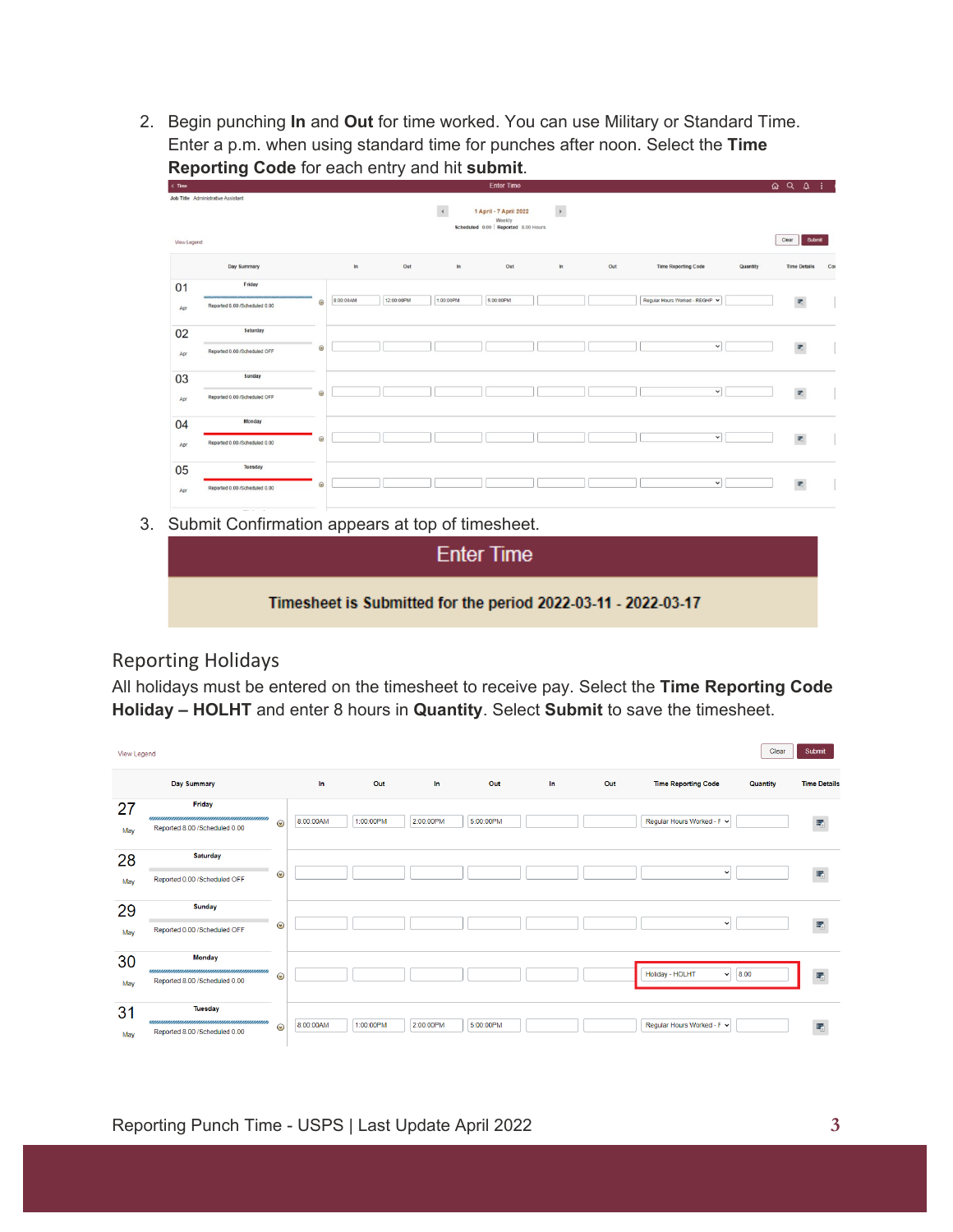## <span id="page-3-0"></span>Reporting Leave

Leave events should be entered as a quantity in  $\frac{1}{4}$  hour increments (0.25, 0.50, 0.75) rather than minutes. A separate line may be needed to record leave taken. Add a row with the "**+**" sign, select the correct **Time Reporting Code**, and enter the leave as a **Quantity**. After hitting **Submit**, reported status shows as Pending Approval by your supervisor.

| <b>Day Summary</b>                   |         | In        | Out        | In.       | Out       | In. | Out | <b>Time Reporting Code</b>                   | Quantity | <b>Time Details</b>        | <b>Comments</b> |         |
|--------------------------------------|---------|-----------|------------|-----------|-----------|-----|-----|----------------------------------------------|----------|----------------------------|-----------------|---------|
| Friday                               |         |           |            |           |           |     |     |                                              |          |                            |                 |         |
| Reported 8.00 /Scheduled 0.00        | $\odot$ | 8:00:00AM | 1:00:00PM  | 2:00:00PM | 5:00:00PM |     |     | Regular Hours Worked - REGHP<br>$\check{~}$  |          | 衢                          | $\circ$         | $\pm$   |
| Saturday                             |         |           |            |           |           |     |     |                                              |          |                            |                 |         |
| Reported 0.00 /Scheduled OFF         | $\odot$ |           |            |           |           |     |     | $\checkmark$                                 |          | 肥                          | $\circ$         | $\pm$   |
| Sunday                               |         |           |            |           |           |     |     |                                              |          |                            |                 |         |
| Reported 0.00 /Scheduled OFF         | $\odot$ |           |            |           |           |     |     | $\checkmark$                                 |          | 衢                          | $\circ$         | $\pm$   |
| <b>Monday</b>                        |         |           |            |           |           |     |     |                                              |          |                            |                 |         |
| Reported 8.00 /Scheduled 0.00        | $\odot$ | 8:00:00AM | 1:00:00PM  | 2:00:00PM | 5:00:00PM |     |     | Regular Hours Worked - REGHP<br>$\checkmark$ |          | 衢                          | $\circ$         | $\pm$   |
| Tuesday                              |         |           |            |           |           |     |     |                                              |          |                            |                 |         |
| Reported 8.00 /Scheduled 0.00        | $\odot$ |           |            |           |           |     |     | $\vee$ 1.75<br>Sick Leave Taken - SCKHT      |          | $\overline{\mathbf{r}}_i$  |                 | $\ddag$ |
| 曲<br>۰.                              |         |           |            |           |           |     |     |                                              |          |                            |                 |         |
|                                      |         | 9:45:00AM | 12:00:00PM | 1:00:00PM | 5:00:00PM |     |     | Regular Hours Worked - REGHP<br>$\checkmark$ |          | $\overline{\mathcal{R}}_1$ | $\circ$         | $\pm$   |
|                                      |         |           |            |           |           |     |     |                                              |          |                            |                 |         |
| Wednesday                            |         |           |            |           |           |     |     | $\vee$ 8.00<br>Vacation Leave Taken - VACHT  |          |                            |                 |         |
| Reported 8.00 /Scheduled 0.00<br>0.0 | $\odot$ |           |            |           |           |     |     |                                              |          | $\overline{\mathbf{r}}$    | $\circ$         | $\pm$   |
|                                      |         |           |            |           |           |     |     |                                              |          |                            |                 |         |

Administrative Leave should be entered as a **Quantity** and requires an override reason code. Select **Time Details** to select the correct override reason code.

| View Legend |                                                                                  |         |           |           |           |           |    |     |                            | Clear    | Submit              |
|-------------|----------------------------------------------------------------------------------|---------|-----------|-----------|-----------|-----------|----|-----|----------------------------|----------|---------------------|
|             | <b>Day Summary</b>                                                               |         | In.       | Out       | In.       | Out       | In | Out | <b>Time Reporting Code</b> | Quantity | <b>Time Details</b> |
| 08<br>Apr   | <b>Friday</b><br>Reported 8.00 /Scheduled 0.00                                   | $\odot$ | 8:00:00AM | 1:00:00PM | 2:00:00PM | 5:00:00PM |    |     | Regular Hours Worked Y     |          | 慶                   |
| 09<br>Apr   | <b>Saturday</b><br>Reported 0.00 /Scheduled OFF                                  | $\odot$ |           |           |           |           |    |     | v                          |          | 霥                   |
| 10<br>Apr   | <b>Sunday</b><br>Reported 0.00 /Scheduled OFF                                    | $\odot$ |           |           |           |           |    |     | $\checkmark$               |          | 慶                   |
| 11<br>Apr   | <b>Monday</b><br>unnamanananananananananan<br>Reported 8.00 /Scheduled 0.00<br>츈 | $\odot$ |           |           |           |           |    |     | Administrative Leave Tε V  | 8.00     | Е.                  |
| 12<br>Apr   | <b>Tuesday</b><br>Reported 8.00 /Scheduled 0.00<br>츈                             | $\odot$ |           |           |           |           |    |     | Administrative Leave Tε Y  | 8.00     |                     |

**Congratulations!** You are now ready to enter your time and leave on the punch timesheet.

×.